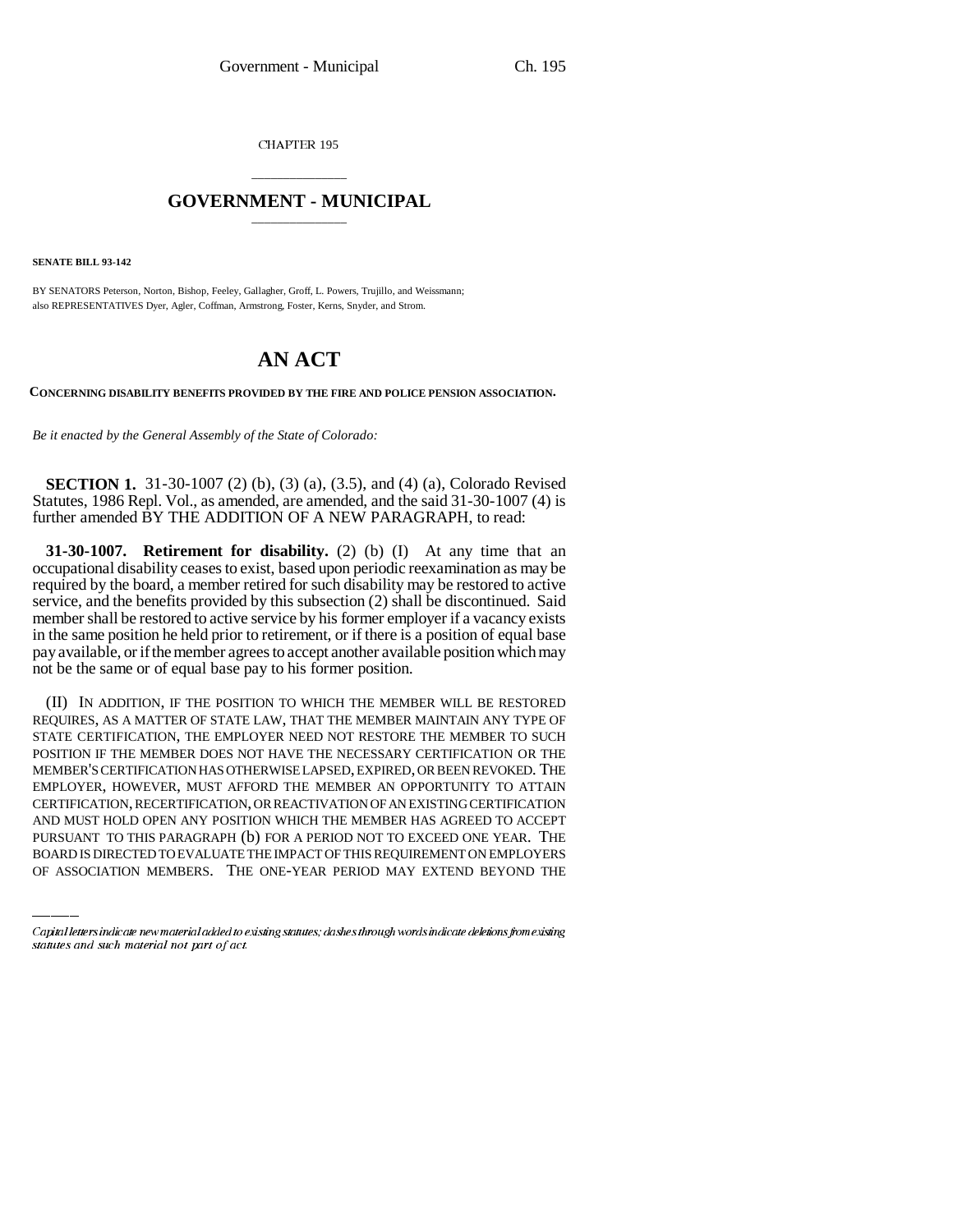## Ch. 195 Government - Municipal

FIVE-YEAR LIMITATION SET FORTH IN SUBPARAGRAPH (VI) OF THIS PARAGRAPH (b), AS LONG AS THE OPENING OCCURS WITHIN THE FIVE-YEAR PERIOD. DISABILITY BENEFITS WILL BE CONTINUED DURING ANY PERIOD, NOT TO EXCEED ONE YEAR, THAT THE MEMBER IS ATTEMPTING TO ATTAIN CERTIFICATION, RECERTIFICATION, OR REACTIVATION.

(III) IF, AT THE TIME OF A BOARD FINDING THAT A MEMBER'S OCCUPATIONAL DISABILITY HAS CEASED TO EXIST, THERE IS NO OPENING IN THE SAME POSITION THE MEMBER HELD PRIOR TO RETIREMENT OR ONE OF EQUAL BASE PAY AND THERE IS NO OPENING IN A POSITION OF LESSER BASE PAY WHICH THE MEMBER AGREES TO ACCEPT, THE BOARD MAY ORDER THE MEMBER TO PROCEED WITH ANY NECESSARY TRAINING IN ORDER TO ATTAIN, REINSTATE, OR REACTIVATE ANY CERTIFICATION REQUIRED FOR THE POSITION FROM WHICH THE MEMBER RETIRED. DISABILITY BENEFITS SHALL BE CONTINUED DURING THE TRAINING PERIOD UP TO A MAXIMUM OF ONE YEAR.

(IV) IF THE MEMBER REFUSES TO TAKE THE STEPS NECESSARY TO ATTAIN CERTIFICATION, RECERTIFICATION, OR REACTIVATION AS REQUIRED BY SUBPARAGRAPHS (II) AND (III) OF THIS PARAGRAPH (b), OR IF AT THE END OF THE ONE-YEAR LIMITATION ON ATTAINING CERTIFICATION, RECERTIFICATION, OR REACTIVATION THE MEMBER HAS NOT ATTAINED THE NECESSARY CERTIFICATION, RECERTIFICATION, OR REACTIVATION, DISABILITY BENEFITS SHALL BE DISCONTINUED, AND THE EMPLOYER SHALL BE RELIEVED OF FURTHER OBLIGATIONS PURSUANT TO THIS PARAGRAPH (b).

(V) If a member refuses to accept the same or a position of equal base pay, the benefits provided by this subsection  $(2)$  shall be discontinued, but a member shall not lose benefits if there is no such vacancy, or if he refuses to accept a position which is not the same or of equal base pay to his former position, or if the employer refuses to restore him to active service, EXCEPT AS PROVIDED PURSUANT TO SUBPARAGRAPH (II) OF THIS PARAGRAPH (b).

(VI) If at least two members of the three-member physician panel examining the member agree that an occupational disability ceases to exist, and if the board determines that such disability ceases to exist, and if no appropriate vacancy is available at that time, the member shall have the first right of refusal to fill such a vacancy if it occurs within three FIVE years from the date of original disablement. In the event an occupational disability is based on a medical determination of mental impairment or disease, all three members of the physician panel must agree, and the board must determine, that the occupational disability ceases to exist before the member is granted such first right of refusal.

(VII) At least thirty days prior to making its determination, the board shall provide written notice to the employer and member of the agreement of the appropriate number of physicians and of the opportunity for a hearing, upon request of the employer or member, before the board. IF A HEARING IS REQUESTED, THE BOARD SHALL PROVIDE THE EMPLOYER WITH COPIES OF THE MEDICAL REPORTS PREPARED BY THE PHYSICIAN PANEL WITH RESPECT TO ANY EXAMINATION OR REEXAMINATION OF THE MEMBER. NEITHER THE EMPLOYER, THE AGENTS OF THE EMPLOYER, INCLUDING ANY PHYSICIAN RETAINED TO REVIEW SUCH REPORTS, NOR THE ASSOCIATION SHALL RELEASE SUCH REPORTS TO ANY OTHER PERSON EXCEPT AS OTHERWISE ALLOWED PURSUANT TO SECTION 24-72-204 (3) (a) (I), C.R.S.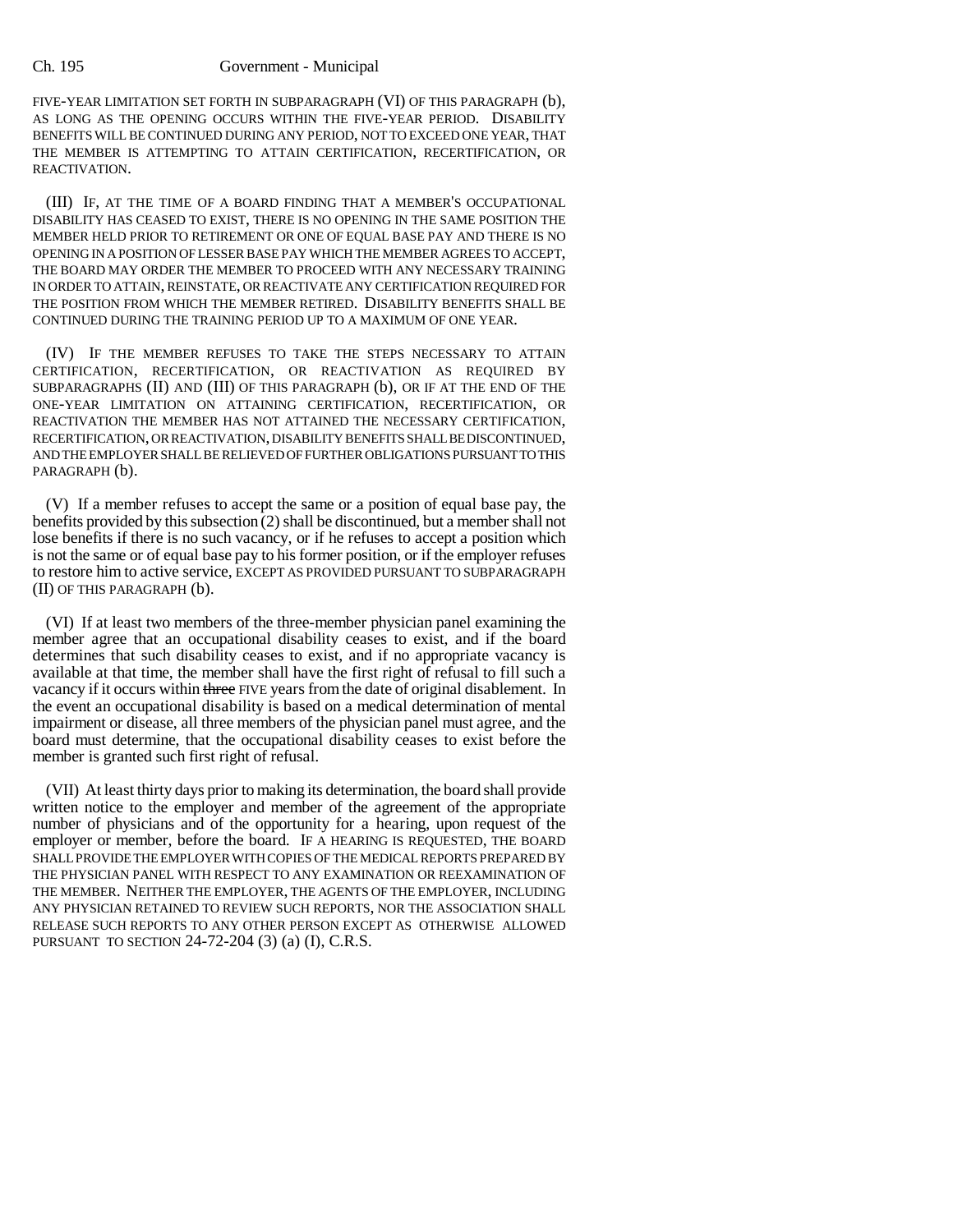Government - Municipal Ch. 195

(VIII) If the member refuses such vacancy A VACANCY IN THE SAME POSITION HE HELD PRIOR TO RETIREMENT OR IN A POSITION OF EQUAL BASE PAY TO HIS FORMER POSITION, the benefits provided by this subsection (2) shall be discontinued. EXCEPT AS OTHERWISE PROVIDED PURSUANT TO THIS PARAGRAPH (b), if the employer refuses to allow a member who exercises such first right of refusal to fill the vacancy, the employer shall thereafter pay the cost of the benefits provided by this subsection (2).

(3) (a) If a member has any earned income other than that provided by a disability benefit award under subsection (1) or subsection (2) of this section and, if applicable, a workers' compensation award that provides a total income greater than an amount equal to one hundred percent of the base salary provided to an active member of the same rank at which the member retired, the disability benefit shall be reduced by twenty-five percent of the additional earned income. IN CALCULATING TOTAL INCOME FOR PURPOSES OF THIS PARAGRAPH (a), THE AMOUNT INCLUDABLE WITH RESPECT TO MONEY PURCHASE PLAN BENEFITS WHICH A MEMBER IS ELIGIBLE TO RECEIVE SHALL BE THE SAME AMOUNT AS CALCULATED PURSUANT TO SUBSECTIONS (7), (8), AND (9) OF THIS SECTION, AS APPLICABLE.

(3.5) If, subsequent to disability benefits being awarded to a member pursuant to the provisions of this section but prior to a decision of the board that an occupational disability ceases to exist pursuant to paragraph (b) of subsection (2) of this section, a member is employed or reemployed by an employer IN THIS STATE OR ANY OTHER JURISDICTION, pursuant to either an agreement or court order, in a FULL-TIME SALARIED position which qualifies the person as a member, NORMALLY INVOLVES WORKING AT LEAST ONE THOUSAND SIX HUNDRED HOURS IN ANY GIVEN CALENDAR YEAR AND THE DUTIES OF WHICH ARE DIRECTLY INVOLVED WITH THE PROVISION OF POLICE OR FIRE PROTECTION AS DETERMINED BY THE BOARD, the benefits provided pursuant to this section shall be discontinued. Any application for retirement for disability made by the member after such appointment or reinstatement shall be treated in all respects as a new application.

(4) (a) The determination of disability, whether occupational or total, shall be made by the board, and the board shall consider a report to be made by a panel of three physicians who shall be appointed by the board upon the recommendation of a medical advisor with whom the board shall contract to provide advisory services. The board shall not make a determination of disability unless two of the three physicians examining the applicant agree that a disability exists, but the board shall not be bound by the physicians' determination that a disability exists. No determination of occupational disability shall be made unless the employer employing the member applying for disability certifies either that no position exists within the employer's department for which said member is able to carry out assigned duties or that such position exists but no vacancy exists in the position.

(c) IF THE BOARD DETERMINES THAT AN APPLICANT FOR RETIREMENT FOR DISABILITY IS NOT DISABLED AND THE APPLICANT IS ON SICK LEAVE, DISABILITY LEAVE, OR OTHER TYPE OF LEAVE OF ABSENCE, IS SERVING IN A TEMPORARY POSITION PENDING THE DETERMINATION OF AN APPLICATION, OR HAS BEEN TERMINATED FROM EMPLOYMENT BY THE EMPLOYER ON THE BASIS OF AN ALLEGED DISABILITY, THE EMPLOYER SHALL REINSTATE THE APPLICANT TO ACTIVE SERVICE IN THE SAME POSITION THE APPLICANT HELD PRIOR TO THE COMMENCEMENT OF SUCH LEAVE, ASSIGNMENT TO A TEMPORARY POSITION, OR TERMINATION. IF THE EMPLOYER